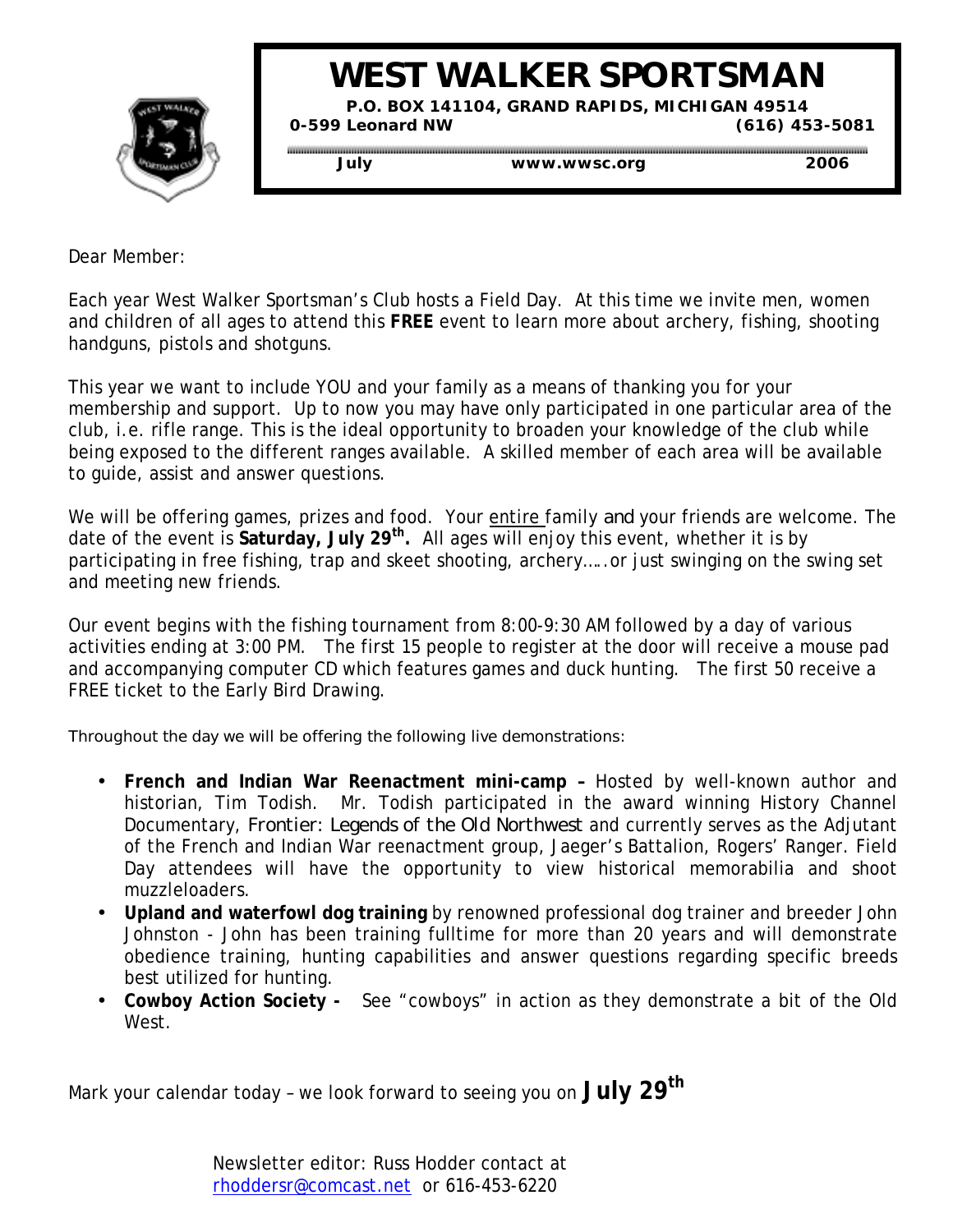*DON'T MISS IT!*

Field Day, Saturday, July 29<sup>th</sup>. John Johnston a professional dog trainer with 20 years experience in training all breeds of **upland and waterfowl hunting dogs. John will present a demonstration for pheasant/duck retrieval training as well as obedience training. He will share with you specific breeds and their aptitude to a variety of hunting skills. John is from Hopkins, MI and can be reached at 269-793-7722 for questions and comments.**

## **Hunter Safety Education classes are again being held in July and**

**August.** Each class is four (4) sessions with attendance at all sessions mandatory. Preregistration is required with a \$10.00 deposit, \$5.00 of which is refunded at class completion. **The July class meets:**

Saturday, July 15 – 9 am – 1 pm Tuesday, July 18 – 7 pm – 9 pm Thursday, July 20 – 7 pm – 9 pm Saturday, July 22 – 9 am – 1 pm

#### **The August class meets:**

Saturday, August 19 – 9 am – 1 pm Tuesday, August 22 – 7 pm – 9 pm Thursday, August 24 – 7 pm – 9 pm Saturday, August 26 – 9 am – 1 pm

**To register or for information, contact Ron or Robin Kobel – 453-3645**

Club Notes:

WWSC is hosting the MUCC District 5 shoot, July 15 and 16

### Big Gun Raffle

The winner of June 27 raffle is Chuck Tenbrink  $(\sh)$ , #151. The prize is Remington 700 ADL .243

### **Membership**

*For membership questions, or renewal, or if you missed a copy of the newsletter contact: Rich Vander Meer at 453-3255 or by email at*

#### *rlvandermeer@comcast.net*

*The last two Wednesdays of August (23 & 30) is the Caledonia Keg Shoot*

#### **Plate Shoot**

Well, I hate to say it, but this match did not go well for our hostage plates. A lot of people had a problem with their wind age adjustments this day and it showed in the scores. Quite a few good scores were ruined when the hostage plates were hit and ten seconds were added for each hit. In fact, we had a new record for hostage hits in one run. The dubious record was six hits! The person who holds this record will remain nameless due to an uncharacteristic twinge of sympathy on my part. Hopefully he will be back in July to make up for his unfortunate performance.

 In spite of hostages dropping like flies, we had some pretty good scores. Adam Boyton had an incredible score of 54.21. Congrats Adam. You would think that he's done this once or twice. Maybe I'll have to add some more difficulty to it to make it more of a challenge to everybody. Unfortunately some people weren't able to finish the course for one reason or another. Hopefully they have learned something from this to rectify it (a little more powder in your loads, Scott?). Anyway, it looked like everybody had a good time shooting the course. I hope to see everybody back at our next match, Saturday, July 8th at 10:00. Tell your friends how much fun you had and invite them to check us out. We're always ready to welcome new shooters to our matches.

 A special thanks go out to Kevin Morrison, Dennis Nelson, Ron Kobel, and Rick Heyt for help in putting on this match. Without them, it wouldn't have happened. Thanks also for everybody who showed up to shoot. We hope you had a good time. See you next month. Chris Hackett

# **Archery**

June 17 & 18 was the second ASA qualifier at West Walker. Even though Saturday was a hot day we still had a good turnout. There were about 50 Shooters participating.

There are still dates coming up for open shooting on the

3-D range and club shoots.

Hope to see you out there on these dates.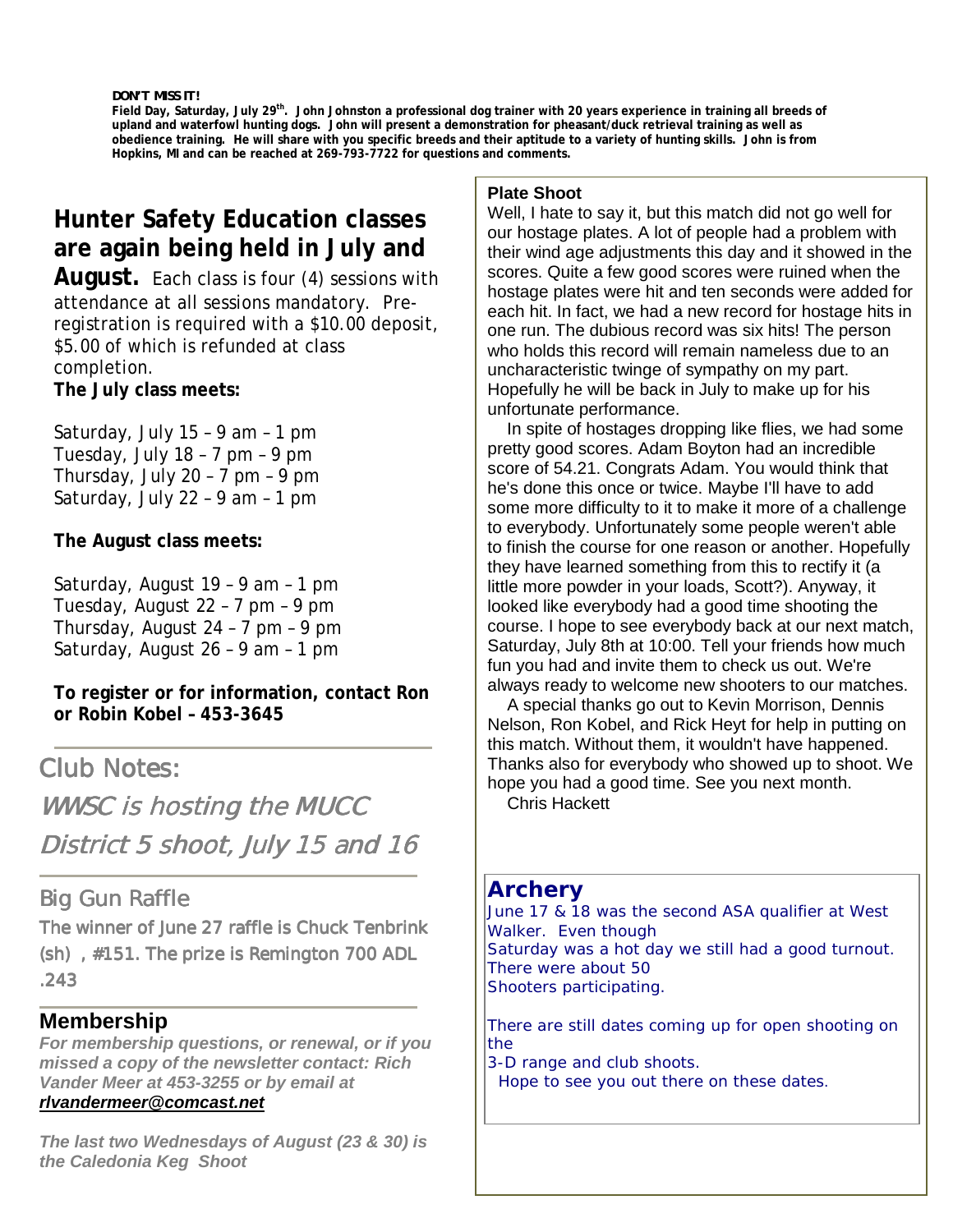| Sun                                                                                   | Mon                                                            | Tue                                                | Wed                                                                      | Thu                                                               | Fri            | Sat                                                                                                                   |
|---------------------------------------------------------------------------------------|----------------------------------------------------------------|----------------------------------------------------|--------------------------------------------------------------------------|-------------------------------------------------------------------|----------------|-----------------------------------------------------------------------------------------------------------------------|
|                                                                                       | <b>JULY</b>                                                    |                                                    |                                                                          |                                                                   |                | 1<br>Archery,<br>Trap & Skeet<br>10 to 2<br><b>Black powder</b><br>Shoot                                              |
| $\overline{2}$<br>Archery,<br>Trap & Skeet<br>10 to 2<br><b>Black powder</b><br>Shoot | 3<br><b>NWTF</b><br><b>Meets</b><br>$3-D$<br>archery<br>league | 4<br>'tru<br>4 of July<br>Holiday                  | 5<br>Archery,<br>Trap & Skeet<br>9 to 12 PM<br>6 to 10 PM                | 6<br><b>Duck</b><br><b>Hunters</b><br><b>Meets</b><br>7 to 9 PM   | $\overline{7}$ | 8<br>Archery,<br>Trap & Skeet<br>10 to 2<br><b>Plate Shoot</b><br><b>10 AM</b>                                        |
| 9<br>Archery,<br>Trap &<br><b>Skeet</b><br>10 to 2                                    | 10                                                             | 11                                                 | 12<br>Archery,<br>Trap & Skeet<br>9 to 12 PM<br>6 to 10 PM               | 13<br>Charter<br><b>Meeting</b><br>7:30 PM                        | 14             | 15<br><b>WWSC</b><br><b>Hosting MUCC</b><br>District 5<br>Shoot<br><b>Hunter Safety</b><br><b>Class</b><br>Silhouette |
| 16<br><b>MUCC</b><br>District 5<br>Shoot<br>Archery, ASA<br>3-D shoot 9:30            | 17                                                             | 18<br>Hunter<br>Safety<br><b>Class</b><br>7 - 9 PM | $\overline{19}$<br>Archery,<br>Trap & Skeet<br>9 to 12 PM<br>6 to 10 PM  | $\overline{2}0$<br>Hunter<br>Safety<br><b>Class</b><br>$7 - 9$ PM | 21             | 22<br>Archery,<br>Trap & Skeet<br>10 to 2<br><b>Hunting Safety</b><br>Class<br>9 am- 1 pm                             |
| 23<br>Archery,<br>Trap &<br><b>Skeet</b><br>10 to 2                                   | 24                                                             | 25<br><b>Board</b><br>Meeting<br>7:00 PM           | 26<br>Archery,<br>Trap & Skeet<br>9 to 12 PM<br>6 to 10 PM               | 27                                                                | 28             | 29<br><b>WWSC</b><br><b>Field</b><br>Day                                                                              |
| 30<br>Archery,<br>Trap &<br><b>Skeet</b><br>10 to 2                                   | 31                                                             | $\mathbf{1}$                                       | $\overline{2}$<br>Archery,<br>Trap & Skeet<br>9 to 12 PM<br>AUG to 10 PM | 3<br><b>Duck</b><br><b>Hunters</b><br>Meet<br>7 to 9 PM           | 4              | 5<br>Archery,<br>Trap & Skeet<br>10 to 2                                                                              |
| 6<br>Archery,<br>Trap &<br><b>Skeet</b><br>10 to 2                                    | <b>NWTF</b><br><b>Meets</b><br>7 to 9 PM                       | 8                                                  | 9<br>Archery,<br>Trap & Skeet<br>9 to 12 PM<br>6 to 10 PM                | 10<br>Charter<br>Meeting<br>7:30 PM                               | 11             | 12<br>Archery,<br>Trap & Skeet<br>10 to 2<br><b>Plate Shoot</b>                                                       |